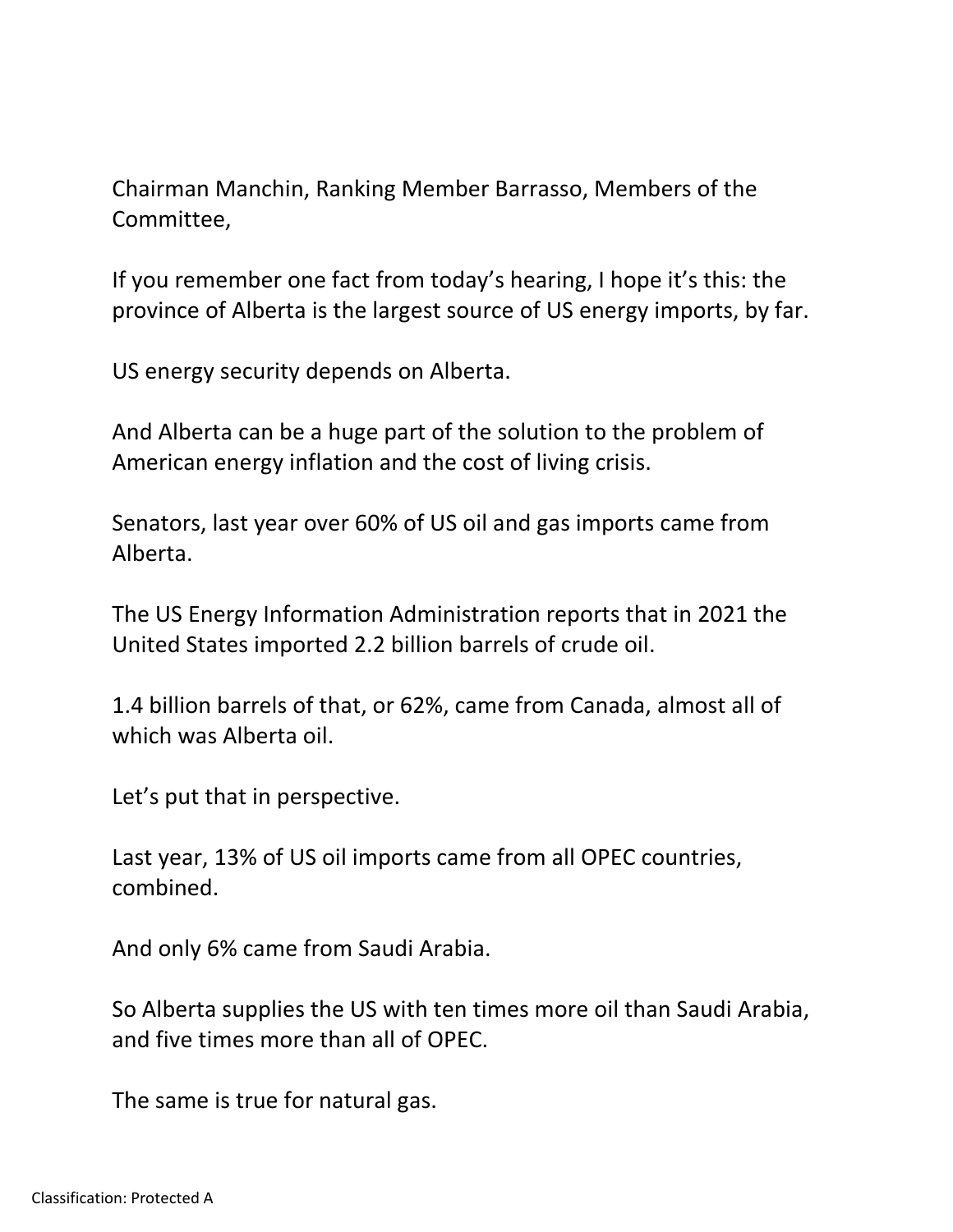Last year my province shipped 4.8 billion cubic feet of gas per day to the US. That's 63% of your gas imports.

I am proud to say that Alberta is home to the world's third largest proven and probable oil reserves, about 180 billion barrels; and one of the world's largest reserves of natural gas.

The Province of Alberta owns those resources, and has the exclusive constitutional power to regulate their production.

After the United States has spent hundreds of billions of dollars securing Persian Gulf energy over the last fifty years, it turns out that the solution to the challenge of energy security is your closest friend and ally!

Vladimir Putin's brutal invasion of Ukraine has proven the danger of allowing dictators to dominate global energy markets and weaponize oil wealth, using it to spread violence, instability, and terrorism around the world.

That's why we were so taken aback when President Biden vetoed the Keystone XL Pipeline.

It would have safely delivered 830,000 barrels a day of responsibly produced Canadian energy to the United States, more than displacing the 670,000 barrels a day that you bought from Putin's Russia last year.

We were also perplexed when the Administration's response to sky high gas prices was to plead with OPEC to produce and sell more oil, while working to lift sanctions on Iranian and Venezuelan exports.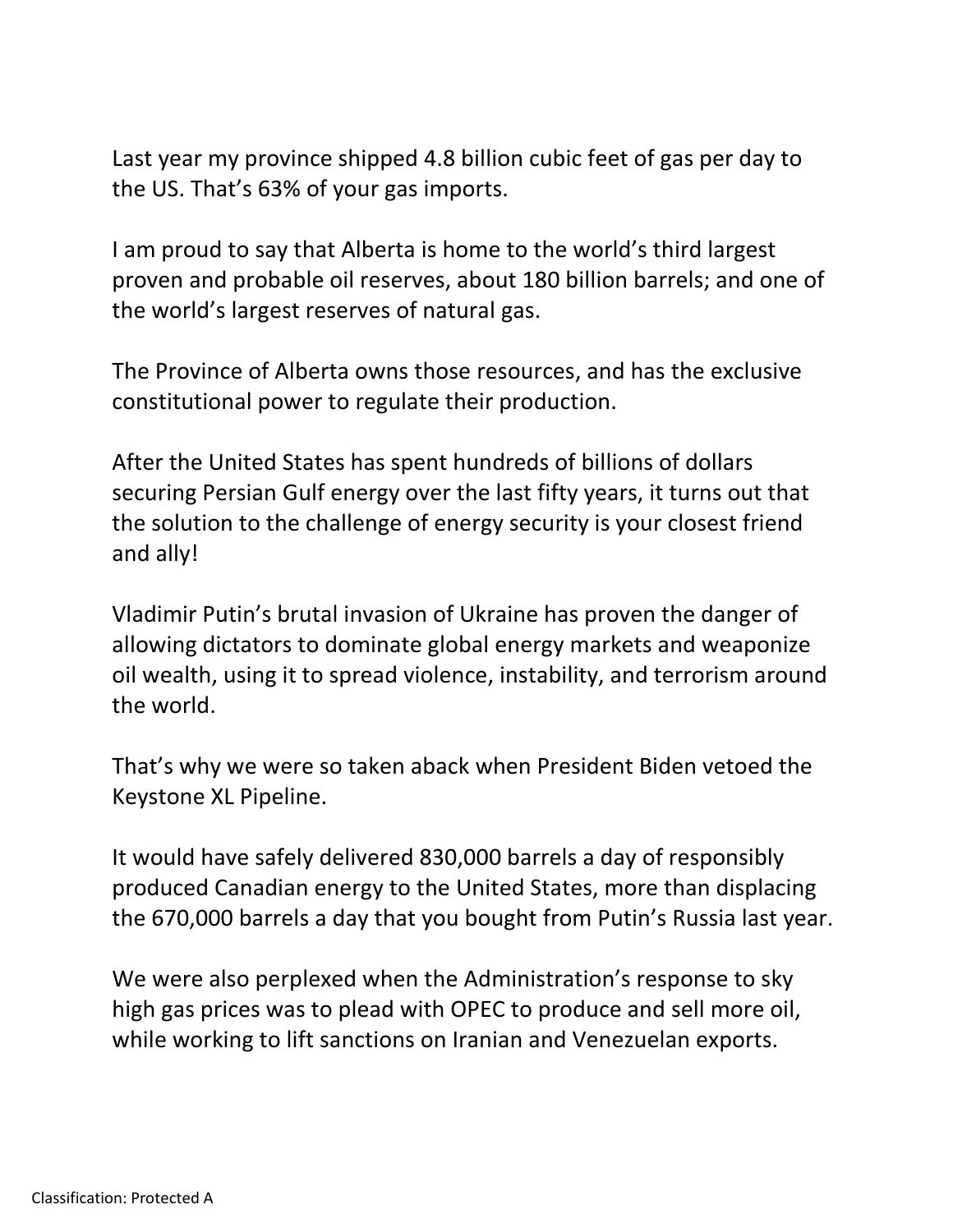White House officials have reportedly discussed a Presidential visit to Saudi Arabia to press for more production of their oil, and exports to the US.

Oil that is used to buy cluster bombs dropped on Yemeni civilians.

Senators, Calgary is a lot closer to Washington than Riyadh.

And you don't need the US Navy's Fifth Fleet to patrol the Great Lakes.

To quote former Montana Governor Brian Schweitzer, "we don't have to send the National Guard into Alberta."

Chairman Manchin, we truly appreciated your recent visit to Alberta, to see first hand the amazing progress that is being made to reduce emissions and the environmental footprint of Canada's oilsands, the deep partnerships between our energy industry and indigenous people, and to discuss the development of a North American energy strategy.

We invite other members of this committee to visit Alberta. See for yourself, and draw your own conclusions about whether we are a preferable source of energy to OPEC.

Between current unused capacity in the North American pipeline system, the prospect of pipeline optimization, and the scheduled completion of the Trans Mountain Pipeline Expansion to Canada's Pacific Coast in 2023, Alberta will be able to increase our crude exports to the US by several hundred thousand barrels a day over the next couple of years, helping to reduce prices at the pump.

But with political will from Washington, we could also get another major pipeline built that would forever allow the United States to free itself from imports coming from hostile regimes.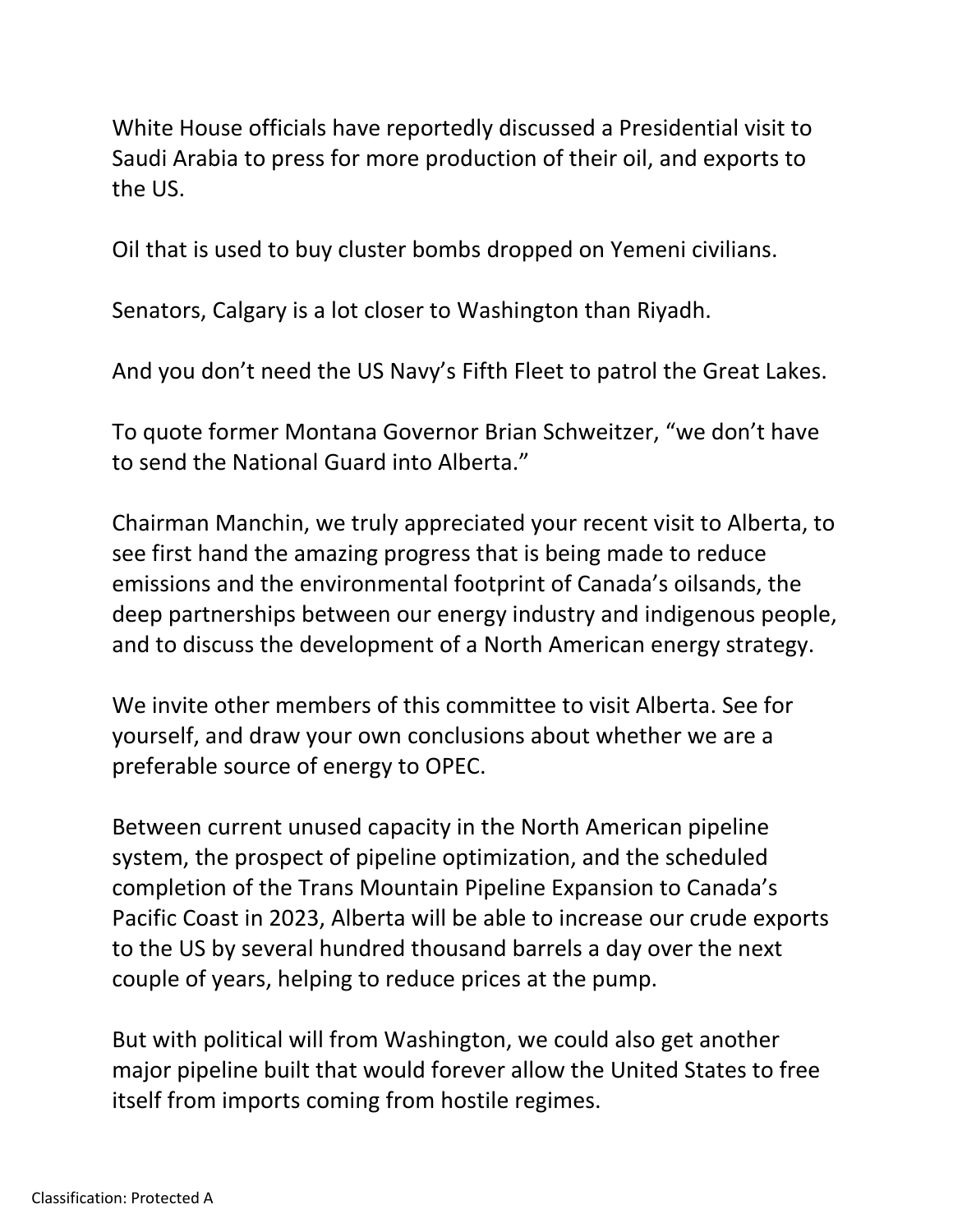Mr. Chairman, where there is a will, there is a way. The Government of Alberta is keen to work with friends in the United States to get another major pipeline built, and to achieve the dream of North American energy independence.

At the same time, we must work together to maintain the current supply. I call on the United States government to join Canada in demanding that the Governor of Michigan respect the 1977 Canada-US Pipeline Treaty by abandoning her efforts to decommission the Enbridge Line 5 Pipeline that has safely delivered over half a million barrels of Canadian energy to the US for over six decades. Her plan to do so would only worsen the energy and cost of living crisis at the worst possible time.

And we must work on both sides of the border to remove regulatory barriers to the production and shipment of energy.

Senators, replacing conflict oil imports with Canadian energy is not a threat to the environment. We take seriously the need to cut emissions to address climate change.

Alberta's oil and gas producers and pipeline companies have some of the world's highest ESG rankings.

- Alberta was the first place in North American to implement carbon pricing;
- Through massive investments in green technology, we have reduced the carbon footprint of an average barrel of Alberta oil by 36% since 2000 to below the global average for heavy oil;